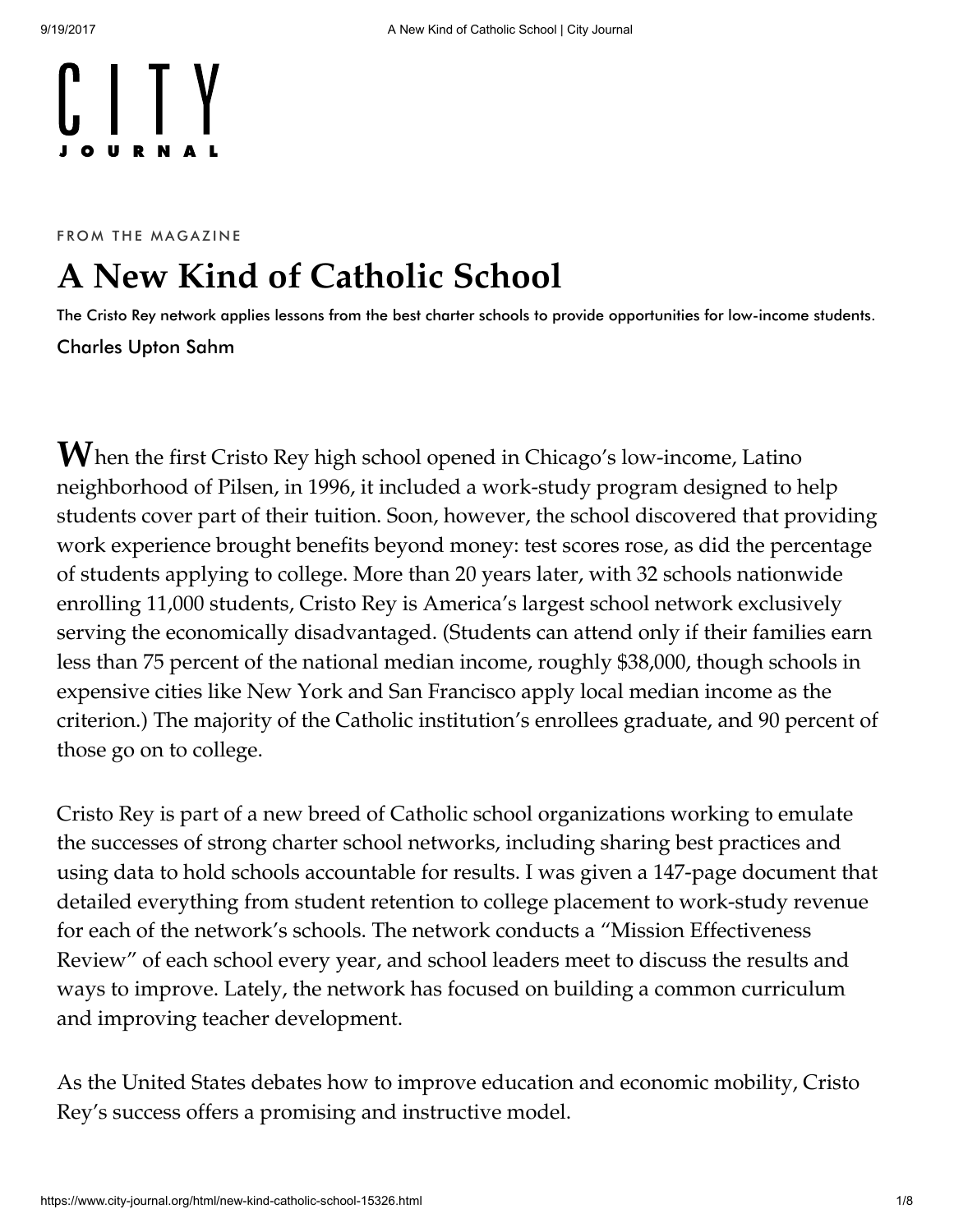$M$ ost Cristo Rey schools are located in minority communities, and about 90 percent of the network's 11,000 students are black or Latino. Students don't have to be Catholic, and more than 40 percent are not. Cristo Rey requires no admission tests, but students provide academic transcripts and at least one standardized test score.

Admissions officers are more interested in prospective students' potential and attitude. Cristo Rey Brooklyn's principal Joe Dugan told me of an eighth-grader he recently admitted. When the student arrived for his interview, he slumped into a chair, his eyes wandering. Dugan gently instructed him on the importance of first impressions and how to exhibit good posture and eye contact. He instructed the young man to walk outside and start the interview over. "By the end of the interview, he had mastered it," Dugan says. "That's the kind of kid we want here. The kid who can take constructive advice . . . who is willing to work hard and get better."

Lately, educational scholars have emphasized the importance of character development and "grit" in student success. Cristo Rey schools emphasize a variant: *ganas,* a Spanish term that comes from the verb "to win" but that Cristo Rey defines as fulfilling one's God-given potential. Students work to "achieve ganas"—doing their best academically and otherwise. While many schools emphasize achievements like graduating high school and getting into college, Cristo Rey puts more value on internal goals that encourage students to think about "the why" behind their hard work.

This focus still delivers real-world results. At Cristo Rey New York, located on 106th Street in East Harlem, 92 of the 93 students who graduated in 2016 went on to college (one joined the army); three are attending Georgetown University. Other 2016 graduates are matriculating at Williams, Vassar, the University of Virginia, Middlebury College, Bates College, the University of Rochester, the College of the Holy Cross, NYU, Colgate, Fordham, and Lehigh, among others. Like all the schools in the network, Cristo Rey New York combines a rigorous college-prep curriculum, a culture of high expectations, the support of a nurturing school community, and a unique work-study experience, in which students spend one day a week laboring in corporate settings.

Not only do most Cristo Rey graduates enroll in college; they also graduate college at more than double the expected rate for low-income students. Thirty-four percent of Cristo Rey's class of 2010 received a bachelor's degree within six years, according to National Student Clearinghouse records. (Another 10 percent received but associate's degrees.) That figure may seem low, but according to data from the Pell Institute for the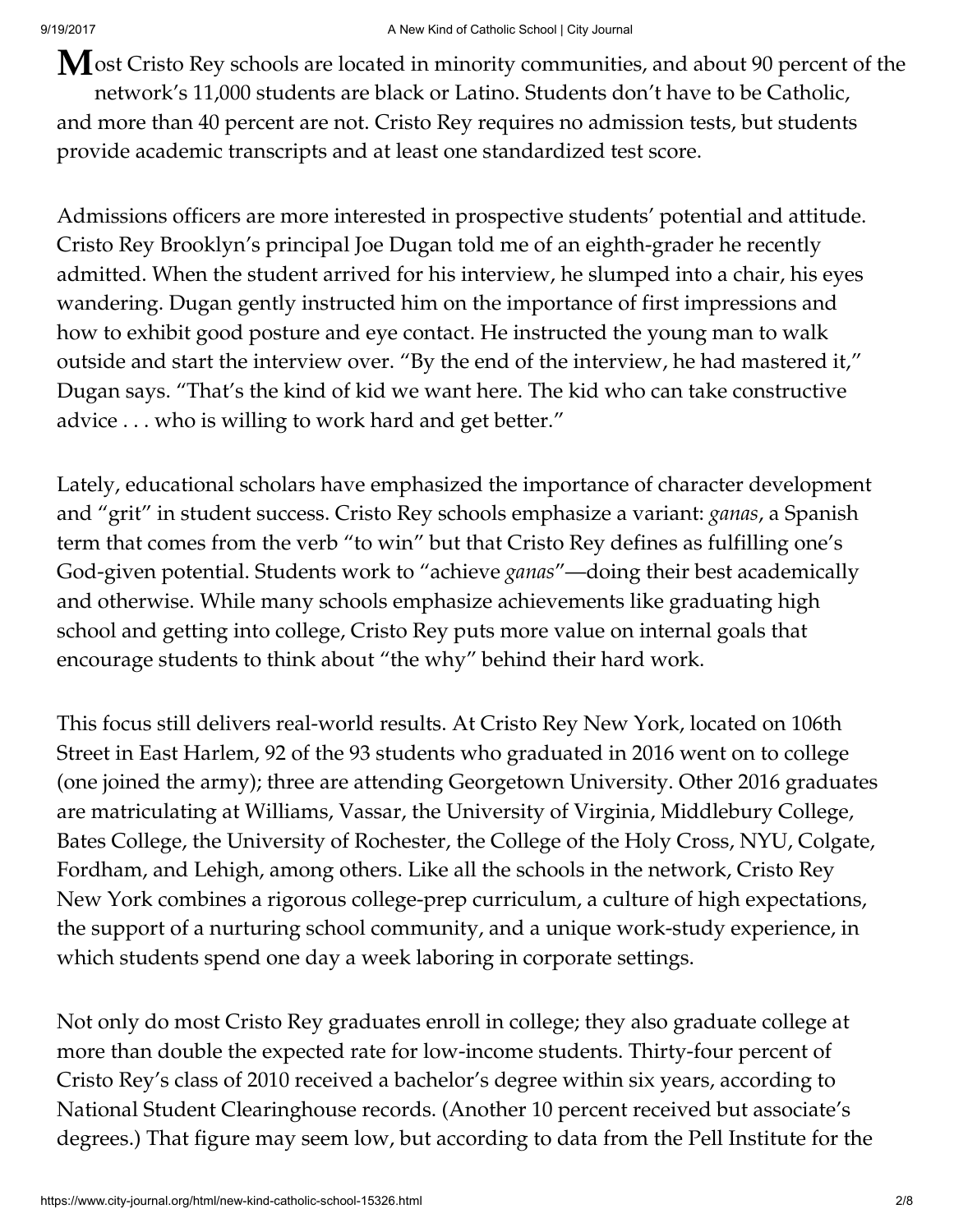Study of Opportunity in Higher Education, only 16 percent of 2010 high school graduates from the lowest-income quartile received bachelor's degrees within six years. Some of Cristo Rey's highest-performing schools are relatively new and just starting to see alumni complete college, so the network expects these graduation figures to rise. In addition, Cristo Rey is building a college-support and mentoring system that it hopes will boost its graduates' college-completion rate in the next few years. Cristo Rey's success reflects findings by economists Raj Chetty and Caroline Hoxby that many lowincome students, if given the right guidance and backing, can succeed at the nation's most selective colleges—where, currently, less than 1 percent of students come from the lowest income quintile.

 $\mathbf T$ he schools' religious curriculum helps students think about the greater purpose of their lives. While only 54 percent of Cristo Rey students are Catholic, all students take four years of religious education, getting exposed to the philosophical underpinnings of the major faiths. "Religion is taught both in the Catholic and catholic sense," notes Cristo Rey New York's president, Father Joseph Parkes. Between religion classes and the work-study program, not much time is left for electives. Course offerings are fairly standard: four years of English, math, and science. Students also take Spanish and history. The network has developed a curriculum closely aligned with the Common Core and the ACT's College and Career Readiness Standards. Schools offer theater programs, sports, and other extracurricular activities.

All juniors must take the ACT, and students have to take at least one advancedplacement course and the related exam. Juniors start their school year with a "Marking the Midpoint" interview, an opportunity to reflect on their personal, academic, and professional goals. Cristo Rey Newark's principal, Father Gregory Gebbia, notes that these conversations help students think about the big picture. "It's not just, 'What score do I need on the ACT to get into Princeton?' It's 'Who do I want to be as a person? What kind of life do I want to lead?' After all, isn't that the whole point of school, to put kids on the right path for living a happy, fulfilling life?"

In their junior and senior years, students write at least two college-level research papers. All seniors apply to at least five colleges, with guidance counselors helping them through the process from start to finish. Even after a student gets accepted at a college, counselors call admissions officers to advocate for every available dime of financial aid. Explaining that the network doesn't want students coming out of school deep in debt, Gebbia explains: "Our goal is to end intergenerational poverty. . . . We're the only schools in the nation that don't want their alumni to send their kids to our schools."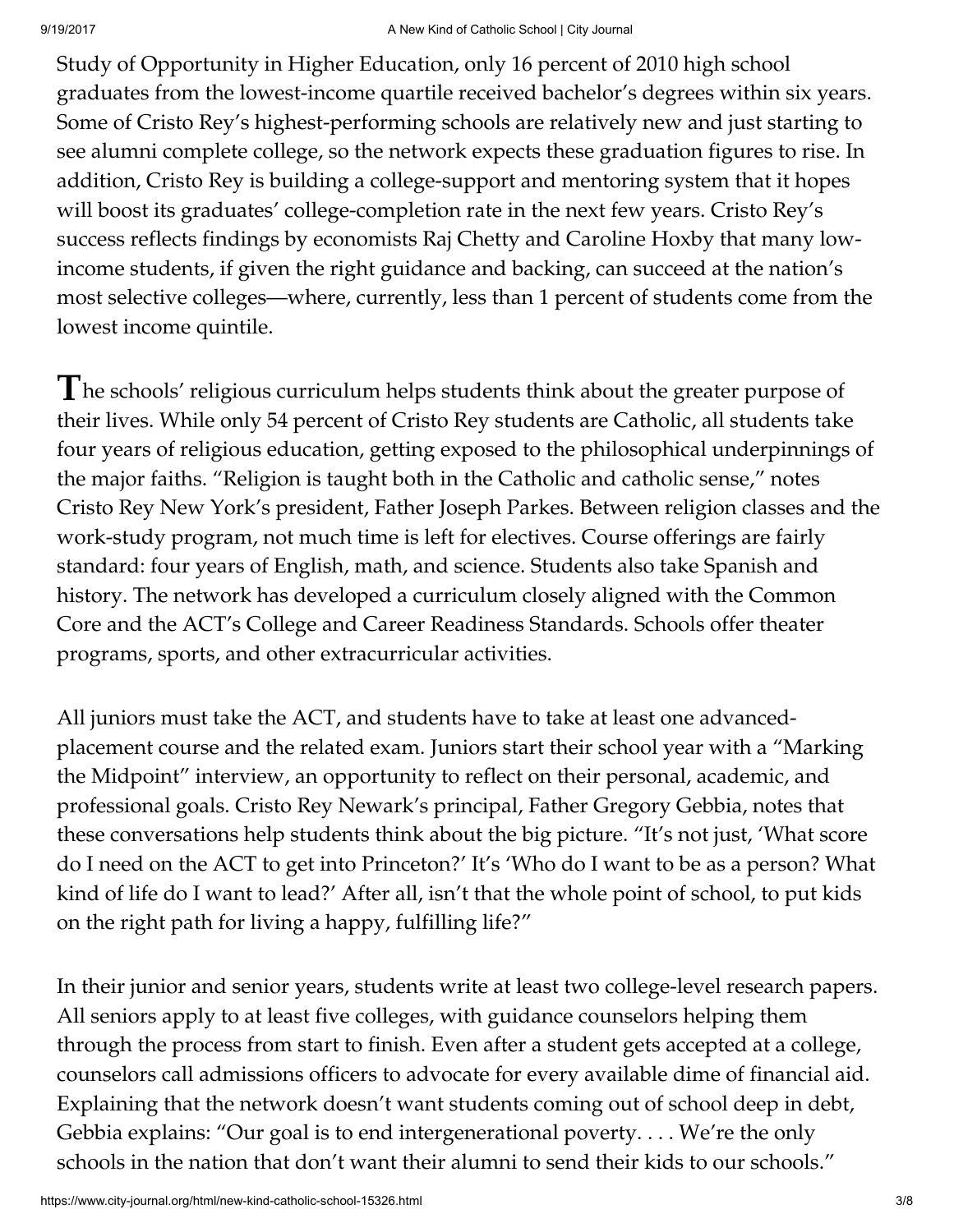$\blacksquare$  he heart of Cristo Rey's uniqueness is its work-study program—which operates, in essence, like a small employment agency. Firms pay the school a flat fee (about \$30,000, depending on the locale) and contract with Cristo Rey to staff entry-level jobs. Each job gets split between four student workers. A freshman works on one day, a sophomore the next, and so on, with the four students taking turns to cover the fifth day, so that students work five full days in a month. No classes are held on designated work days for a particular class. Longer school days make up for lost classroom time.

The academics-and-work regimen seems to build students' self-confidence and expand their horizons. "It's the perfect tool kit for college," notes New York senior Elba Obregon, a young woman so poised that I mistook her for a teacher. The daughter of a Nicaraguan immigrant, she'll be attending Williams College in the fall. Her supervisor at Morgan Stanley, Kari Califano, a vice president in the institutional equity division, tells me: "Elba's outstanding. She's been a real help." The company has offered Obregon a paid internship this summer.

At work, students perform entry-level assignments, such as filing and data entry. Freshmen participate in a three-week summer training program, learning the basics of computer software like Word and Excel, as well as "soft skills," such as how to take a phone message, make small talk, and give a strong handshake.

Aissatu Bah, whose parents emigrated from Senegal and Guinea, felt uncomfortable at first in her corporate work assignments, which were typically dominated by white men. But she came to see how the program works to "break down barriers" of all kinds. "As much as we don't think about it, we have our own stereotype," she observed. "[Cristo Rey's work-study program] kind of breaks both our stereotypes. I'm definitely more open. I used to be more closed-in and more shy. I talk to people now, not just about the weather. I'm not afraid to bring my own perspective to the table. And I'm willing to take in other people's perspectives, too." In her current work assignment, she "travels the world on the Internet" for a high-end travel agency.

The work-study program is integral to future plans at Cristo Rey Brooklyn, which launched in 2008, just as the financial crisis hit, leading to a rocky beginning. Bill Henson, a former managing director at Citicorp Securities, took over as the school's president in 2011 and has led it to firmer ground. The school currently enrolls 325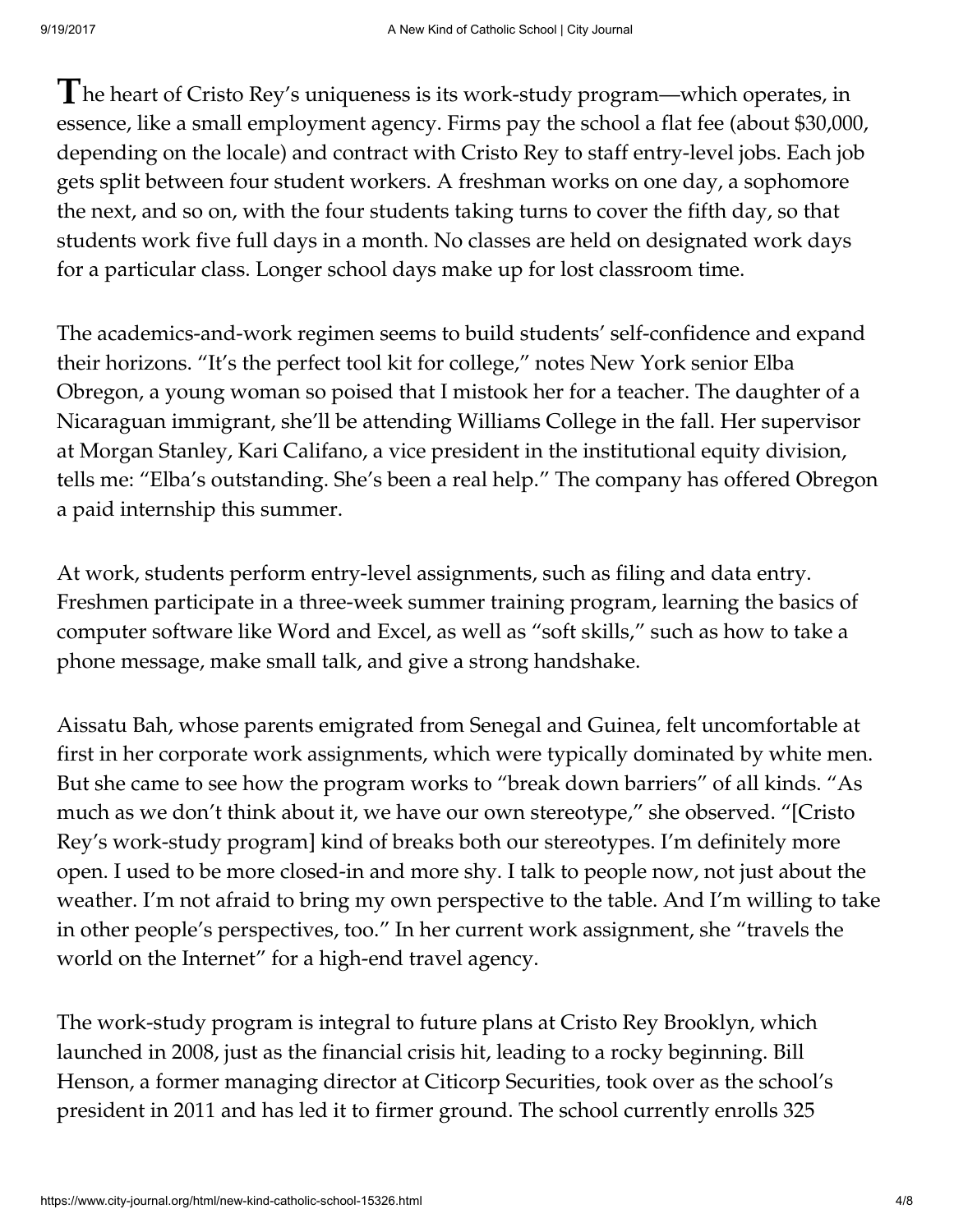students and has room for more in its spacious old school building in East Flatbush. "We can grow as fast as we can bring in [work-study] sponsors," notes principal Dugan.

Henson hopes that this will be the third year in a row that all Cristo Rey Brooklyn graduates will "have at least one acceptance to a four-year college with full financial need met." The three seniors I talked with were still deciding which offer to accept. Kenneth Fernandez, who works at the wealth-management firm BBR Partners, was deciding between Fairfield University and SUNY Binghamton. Briana Laurenceau works at an animal hospital and plans to pursue a veterinary degree, possibly at Cornell, where she has been accepted. And Bah rattled off a half-dozen colleges she had been accepted to, including Duke, Cornell, Swarthmore, Boston College, Spelman, and Howard.

The work-study program clearly gives students a jump start. "Sometimes students will apply for a summer job at Kings Plaza mall, and I'll get a call from a skeptical store manager who doesn't believe that a teenager in Brooklyn has experience working at JPMorgan Chase," notes Dugan. "It's a great feeling when I tell them that the student is not lying: 'Yes, he worked in Morgan's asset-management department last semester.' "

Revenue from the work-study program goes to the school and helps defray student tuition costs. Cristo Rey hopes that work-study will eventually cover 50 percent of its operating expenses, with fund-raising and tuition making up the remaining half. (The school tries to keep tuition below \$1,500 per semester for families, and it handles all taxes, workers' compensation, and liability coverage.) For students in states with schoolchoice programs, other options exist: vouchers and tax credits. In Cristo Rey's three Ohio schools, for example, many students qualify for vouchers worth up to \$6,000.

 $\mathbf C$ risto Rey can be a daunting challenge for many freshmen, who, often arriving academically behind, are suddenly expected to do college-preparatory-level work while working one day a week. At Cristo Rey Newark, I met five freshmen who admitted that the school was a big adjustment, yet they didn't seem intimidated, thanks to the support they receive from their teachers and school officials. Jovan Roberts told me, with unabashed pride, about his work at TD Ameritrade. Nicole Arreola, who files forms and delivers mail in Newark City Hall, mentioned that Mayor Ras Baraka has become something of a mentor. Jayla Campbell told me about her interesting work for PVH Apparel and her dreams of pursuing a career in the fashion industry. Jaslie Garcia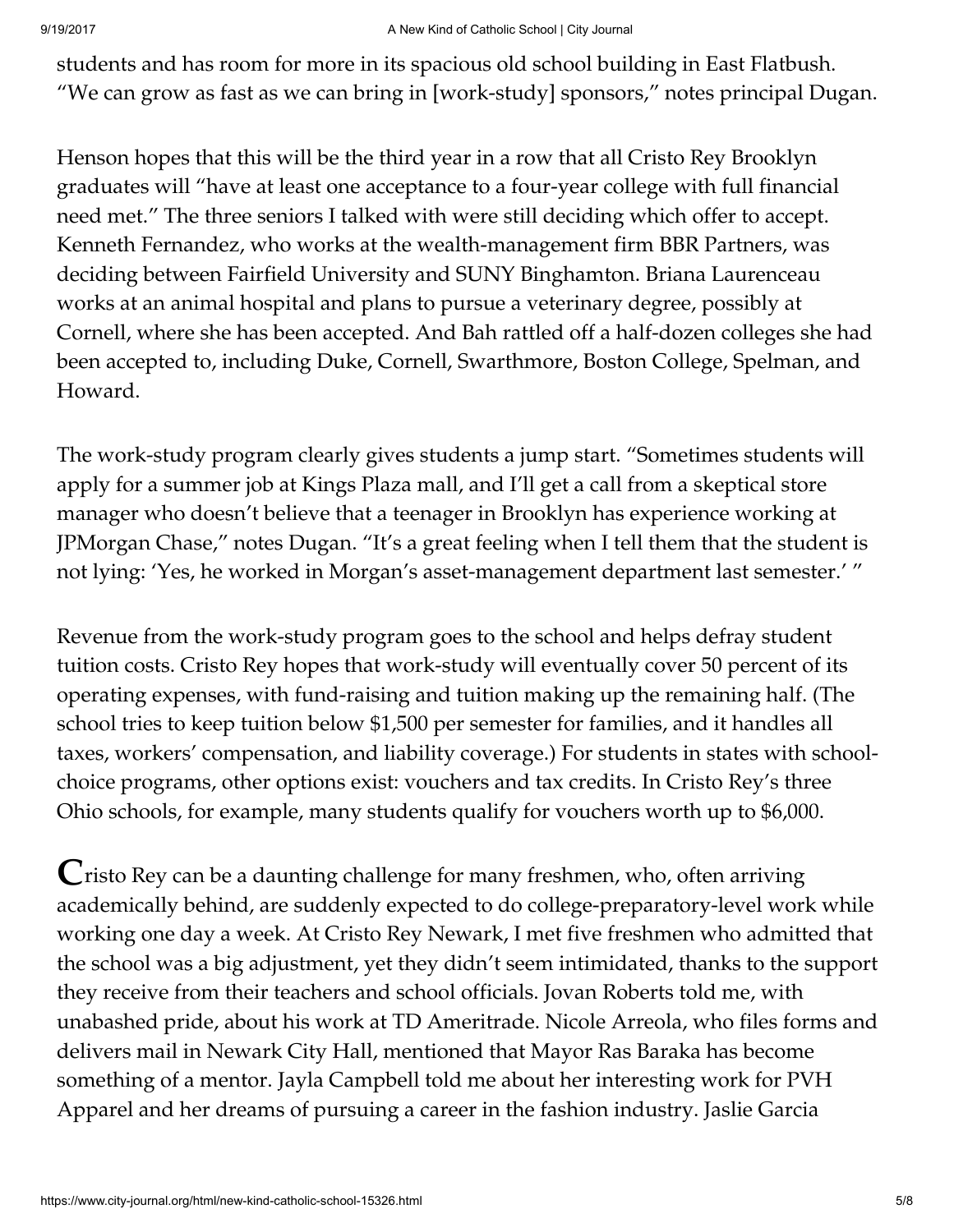works for the nonprofit 4-H, where she is helping upgrade its social-media presence the perfect job for a teenager.

## The network builds students' confidence and self-worth and places them on the path to productive futures.

Grace Owusu, a freshman at Cristo Rey Newark, noted the sense of community that "pushes you up." Sometimes, when the combination of academics and work seems too much, she tells herself, "Don't back out now. You're going to do this. . . . Look at all these people who are helping you. You have the support. So don't let them down. Don't let yourself down." Owusu's work placement is with the New Jersey Motion Picture and Television Commission. Though she enjoys rubbing shoulders with celebrities on shoots for How to Get Away with Murder and other shows, she hopes next year to work in a hospital, as her dream is to become an orthopedic surgeon.

When assigning internships, the school takes students' long-term career goals into account, especially in their junior and senior years. Unlike traditional career and technical education programs, Cristo Rey's is more about opening students' eyes to the world of work than providing training in specific fields: the goal is not to produce, say, a technician or skilled tradesperson but to inspire poor kids to expand their horizons.

The schools' board members make the work-study partnerships possible. Robert Catell is chairman of the board of Cristo Rey Brooklyn. He is a Brooklyn native raised by a single mother and attended public schools, including the City College of New York. Catell took a job at Brooklyn Union Gas in the meter-repair shop and rose to become CEO of National Grid. He sees parallels between his story and those of today's students, and he cherishes the annual graduation ceremony. "You want to cry," he says. "You see the families and their joy over their children going to the best schools in the country. . . . It's a labor of love for me."

Though the network currently enjoys an 87 percent renewal rate with its corporate partners, finding internships is becoming more of a challenge as technology and outsourcing reduce entry-level, clerical-work positions. But the school is committed to